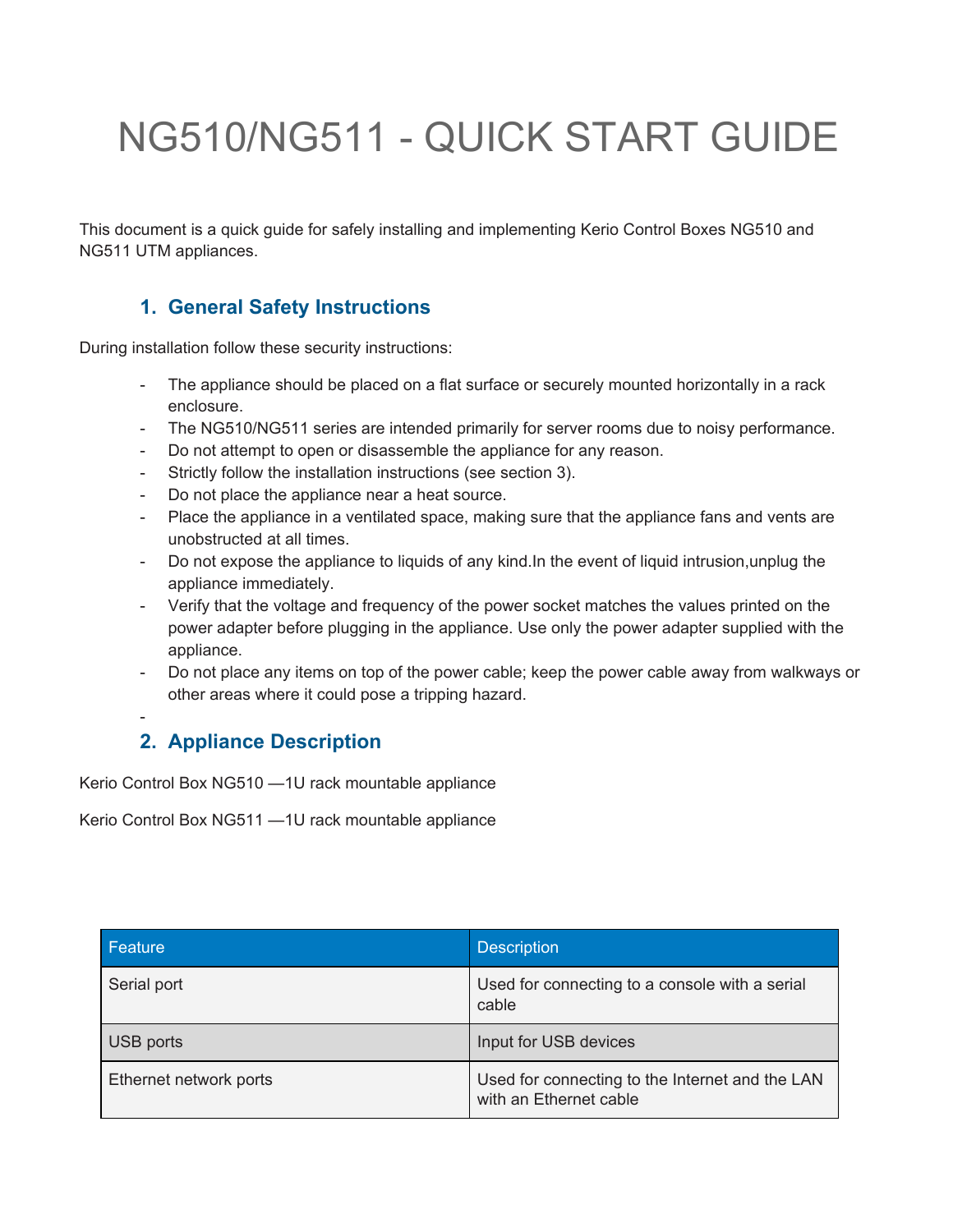

Screenshot 1: Kerio Control Box NG510 (front)



Screenshot 2: Kerio Control Box NG511 (front)

# **3. Kerio Control Hardware Appliance Installation and Configuration**

After you have set the appliance at a suitable place and plugged it into a power outlet according to the safety instructions,it is time to connect it to the network and configure settings.



Screenshot 3: Connecting Kerio Control Box NG510 to the network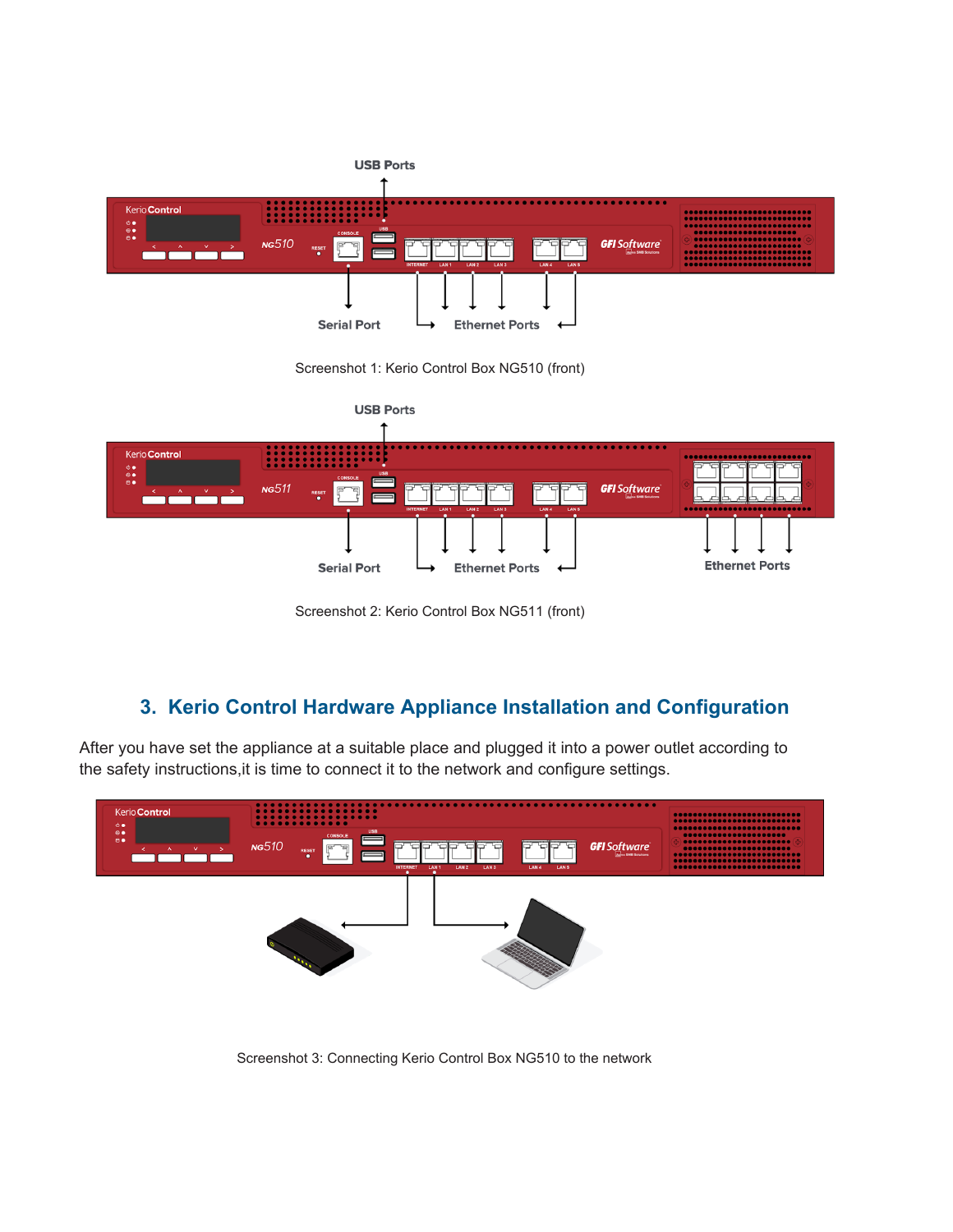

Screenshot 4: Connecting Kerio Control Box NG511 to the network

## **To configure the appliance:**

1. Connect the Internet port to the Internet (e.g.DSL or Cable modem) using an Ethernet cable.

2. Connect the LAN port to the computer that will be used to configure the appliance (see the figures above).

3. Turn on the appliance.

Now you have two options:

- Add and manage the appliance through MyKerio. See <https://go.gfi.com/?pageid=ControlMyKerio>.
- Access the Kerio Control Administration through a browser (see below):

1. Set the networking preferences for Ethernet on the connected computer to "Automatic DHCP configuration". (You can change it later after the configuration is complete).

2. Renew the DHCP lease on the computer and confirm it has an IP address of 10.10.10.11

3. Open a web browser and connect to the Kerio Control Administration web interface using the following URL:

### <https://10.10.10.1/admin>.

- 4. Ignore the SSL certificate warnings and proceed to the configuration wizard.
- 5. Follow the instructions provided by the wizard and configure the appliance.

See <https://go.gfi.com/?pageid=ControlActivationWizard> .

For troubleshooting purposes, you can use the serial port to connect the console to the appliance. See